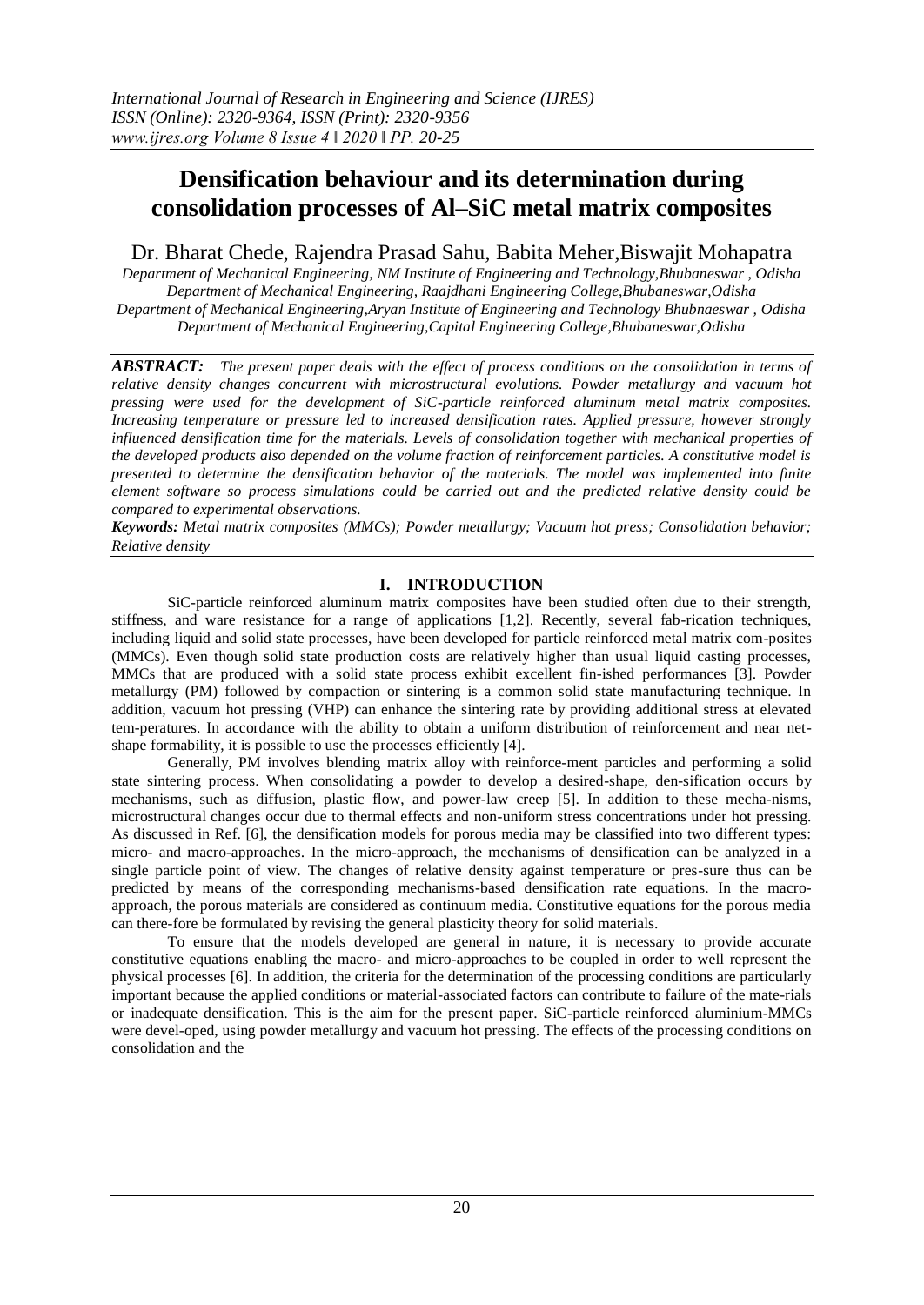

**Fig. 1.** Consolidation cycles for VHP test.

microstructural evolutions of the matrix materials were investi-gated. A unified densification model was developed based on the micro-mechanics framework for porous plastic materials. The relationships of the different processing conditions and the evo-lutions of porosity with its subsequent properties were analyzed and compared with the experimental data.

## **II. EXPERIMENTAL INVESTIGATIONS**

Al6061 matrix alloy and SiC-particulate reinforced compos-ites were consolidated, using general powder metallurgy and vacuum hot pressing. To investigate densification behavior, dif-ferent sets of consolidation cycles were applied to reach the fully dense state. Several of the tests were interrupted at various stages of consolidation so microstructural evolutions could be examined. Fig. 1 shows a typical consolidation cycle.

The process used for the development of Al-MMCs is found elsewhere but is summarized here [4]. Using a tubular mixer, the gas-atomized, −325 mesh (less than 45 mm) Al powders were blended in an alcoholic solvent with SiC-particles at an average diameter of 11 mm. The mix was dried in air. Before consoli-dation, the blended powders were positioned within the die to achieve the initial relative density of 0.6. A final vacuum, on the order of  $10^{-4}$  to  $10^{-5}$  Torr, was pulled after the purge, and then  $10^{-3}$  Torr was maintained during the process. By adjust-ing the auto-controlled power of the induction heat system, the mixed powders were hot pressed at 490–570 °C under pressures of 50–70 MPa. For all of the tests, an initial load of 0.2 MPa was applied to provide a high uniform static load. After consol-idation, the specimen was allowed to furnace cool. The usual postprocessing was performed to quantify microstructural fea-tures. Similar subsequent experiments were conducted for the development of Al-powder-only specimens so that the defor-mation behaviors of the matrix materials could be investigated. Fig. 2 shows the microstructure of the composites obtained at the intermediate stage of consolidation process. The chemical compositions of the Al6061 matrix material and SiC-particles are shown in Tables 1 and 2, respectively.

# **III. MODELING THE DENSIFICATION OF AL-MMCS**

The matrix material Al6061 exhibited a rate-dependent elasto-viscoplastic behavior at high temperatures during the con-



Fig. 2. Microstructure of Al6061–30 vol.% SiC composites with the relative density of 0.85.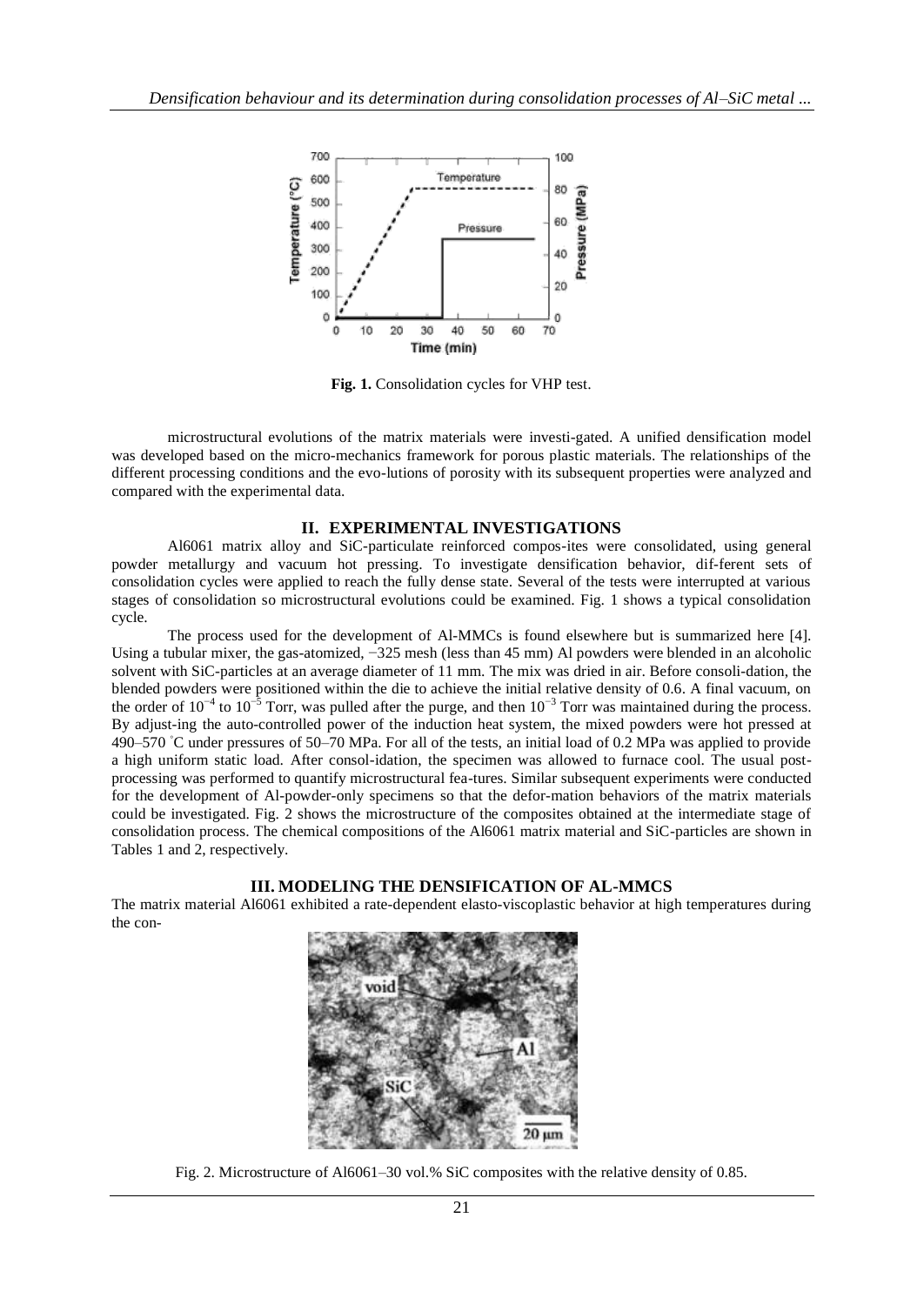| Table 1<br>Chemical composition of Al6061 powder (wt.%) |  |  |  |  |  |  |          |
|---------------------------------------------------------|--|--|--|--|--|--|----------|
| Mg Si Fe Cu Mn Cr Zn Ti                                 |  |  |  |  |  |  | Al       |
| 1.0 0.61 0.1 0.28 0.08 0.18 0.05 0.05 g                 |  |  |  |  |  |  | Remainin |

solidation. The mechanisms-based constitutive equations for both Al and Ti alloys are presented in a previous work [7]. These equations were implemented into the modeling of the consolidation behavior of Ti-MMCs [8].

Let Internal nal stress,  $\sigma$ <sup>-</sup><sub>y</sub> the yield stress, p<sup>·</sup> the effective plastic strain rate, d the mean grain size, and  $\alpha$ ,  $\beta$ ,  $\gamma$ ,  $C_1$ , γ<sub>1</sub>, α<sub>1</sub>, β<sub>1</sub> and μ are material-dependent parameters. Eq. (1) relates the plastic strain rate to the net stress. Eqs. (2) and (3) account for the isotropic hardening and grain growth kinetics, respectively. To determine the deformation behavior of matrix materials and the parameters included in the equations, tensile tests were performed, using a standard uniaxial specimen obtained from the consolidation pro-cess. Experimentally measured stress–strain behaviors, together with corresponding grain size against time were used. During the tests, the crosshead speed was programmed to increase with specimen elongation to maintain a constant strain rate. Compu-tational procedures were developed for the determination of the material parameters, and a minimization method was used. The procedures are found elsewhere [7]. By employing the tensile test data reported in literature [9] and obtained by the author, the

| Table 2<br>Chemical composition of SiC-particle (wt.%) |      |     |      |                |    |  |
|--------------------------------------------------------|------|-----|------|----------------|----|--|
| <b>SiC</b>                                             | SiO2 | Si  | Fe   |                |    |  |
| 98.5                                                   | 0.5  | 0.3 | 0.08 | 0 <sup>1</sup> | 03 |  |

<span id="page-2-0"></span>Table 3 Material parameters for Al6061 at 550 ◦ C  $\alpha$  β γ C<sub>1</sub>  $^{\gamma}$  1  $\alpha_1$  $\beta_1$ 1 μ  $0.28 \times$  $10^{-4}$ 0.73 [0.56](#page-2-0) 19.9 4.91  $0.13 \times 10^{-9}$   $0.45 \times 10^{-6}$  0.2

material parameters determined for Al6061 at 550 °C are given in Table 3.

During consolidation, internal pores were removed at an ele-vated temperature under applied pressure. By using the modified Gurson models [8–12], the flow potential function for a porous plastic material can be written as [8]:

σ 2  $\Phi = -2 + 2p_d f \cosh \theta^2 - 1 - p_d^2 f^2$ m e (1) σ

where f is the volume fraction of voids,  $\sigma_e$  the effective stress of the porous material,  $\sigma^-$  the flow strength of the matrix mate-rial,  $\sigma_m$  the mean stress of the porous material, and  $p_d$  and  $p_m$  are geometry-associated parameters. As discussed in the Wang model [13], the exponential form for  $p_m$  is given to fol-low the accurate densification behavior for the powder-based matrix material.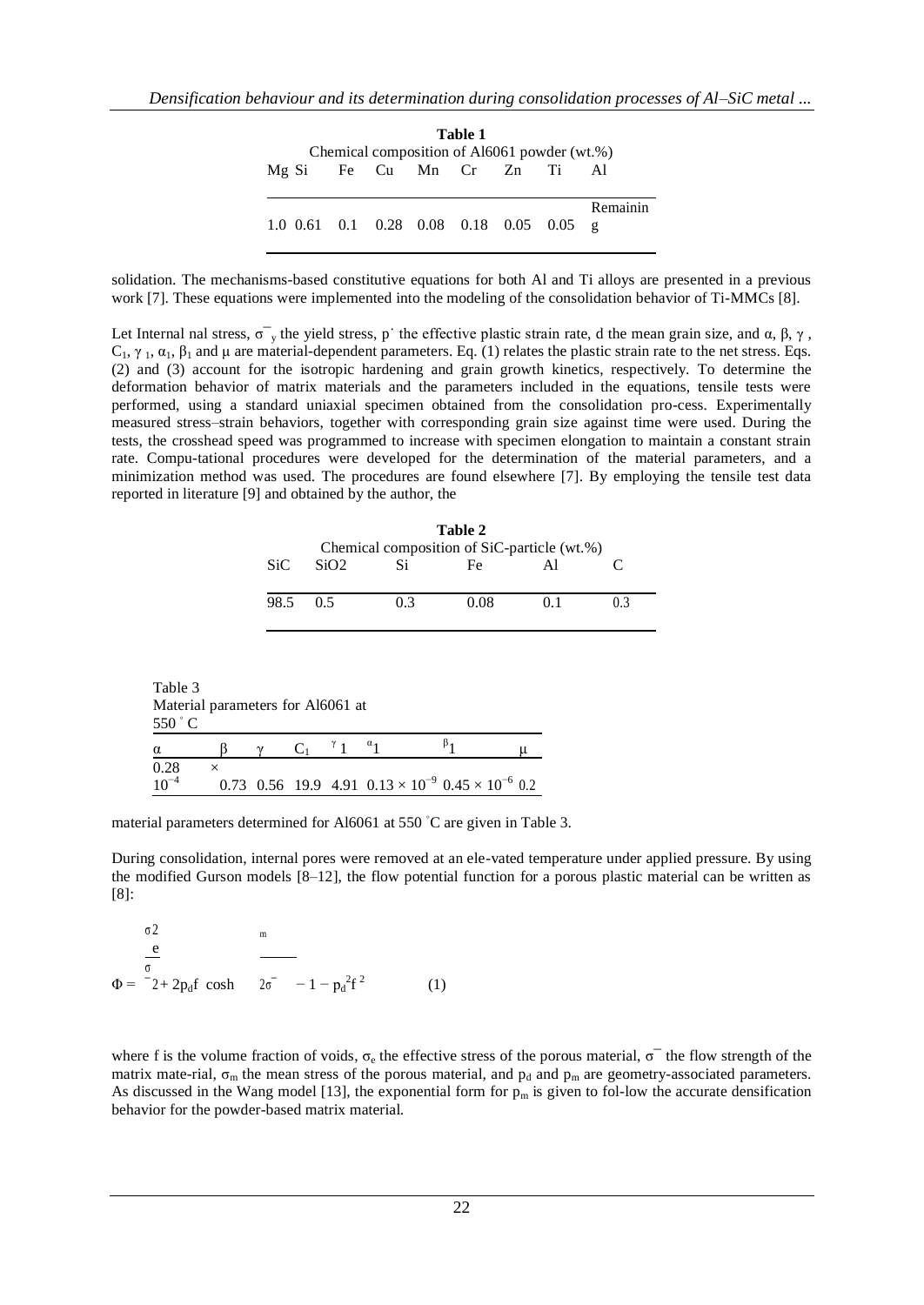### **IV. RESULTS AND DISCUSSION**

Fig. 3 shows the temperature-dependent relative density changes with time under 30 MPa of pressure. The temperature dependence of the rate of deformation can be described by the Arrhenius equation, and this approach to the experimental data enabled the material parameters to be calculated. It shows that the densification rate increased as temperature increased. Gen-erally a reasonable qualitative agreement was achieved between experimental and model predictions. The temperature depen-dence of flow stress has been widely studied for the materials [14]. For the case of relatively low temperature range, as shown in Fig. 3, dislocation creep dominates the deformation process.



Fig. 3. Variations of relative density for two temperatures under 30 MPa. under 30 MPa at 570 C.



Fig. 4. Variations of relative density for two pressures at 570 °C.

In the high temperature range, however grain boundary slid-ing is associated with the deformation mechanism providing rapid densification with relatively lower flow stresses. In the mean time, the rate of densification decreased as consolida-tion increased. At the later stages, therefore more time was required to reach the fully dense state. The possible mecha-nism may be explained by means of porosity evolution such that the fine pores at the particle interfaces have prevented the progress of densification. Fig. 4 shows a comparison of den-sity evolution with time for different pressures. Increasing the pressure reduced the time it took to reach full density. By com-parison with the results between temperature and pressure, the applied pressure had a stronger influence on the densification rate for the materials than temperature. Using the same pro-cessing conditions of temperature and pressure but different volume fractions of reinforcement, evolutions of relative den-sity are shown in Fig. 5. Low volume fractions of reinforcement led to higher densification rates so as to the matrix-only mate-rial without reinforcement considerably reduced consolidation time. Both the processing conditions and the material-dependent characteristics are important for the consolidation of powder mixtures [15]. Either relatively small sizes of reinforcement than matrix powder or high volume fractions of reinforcement exhibit more consolidation time by the continuing increment of micro-voids with increased flow stress during the processes. In order to determine the effect of volume fraction of reinforcement on mechanical behavior, further tensile tests were performed using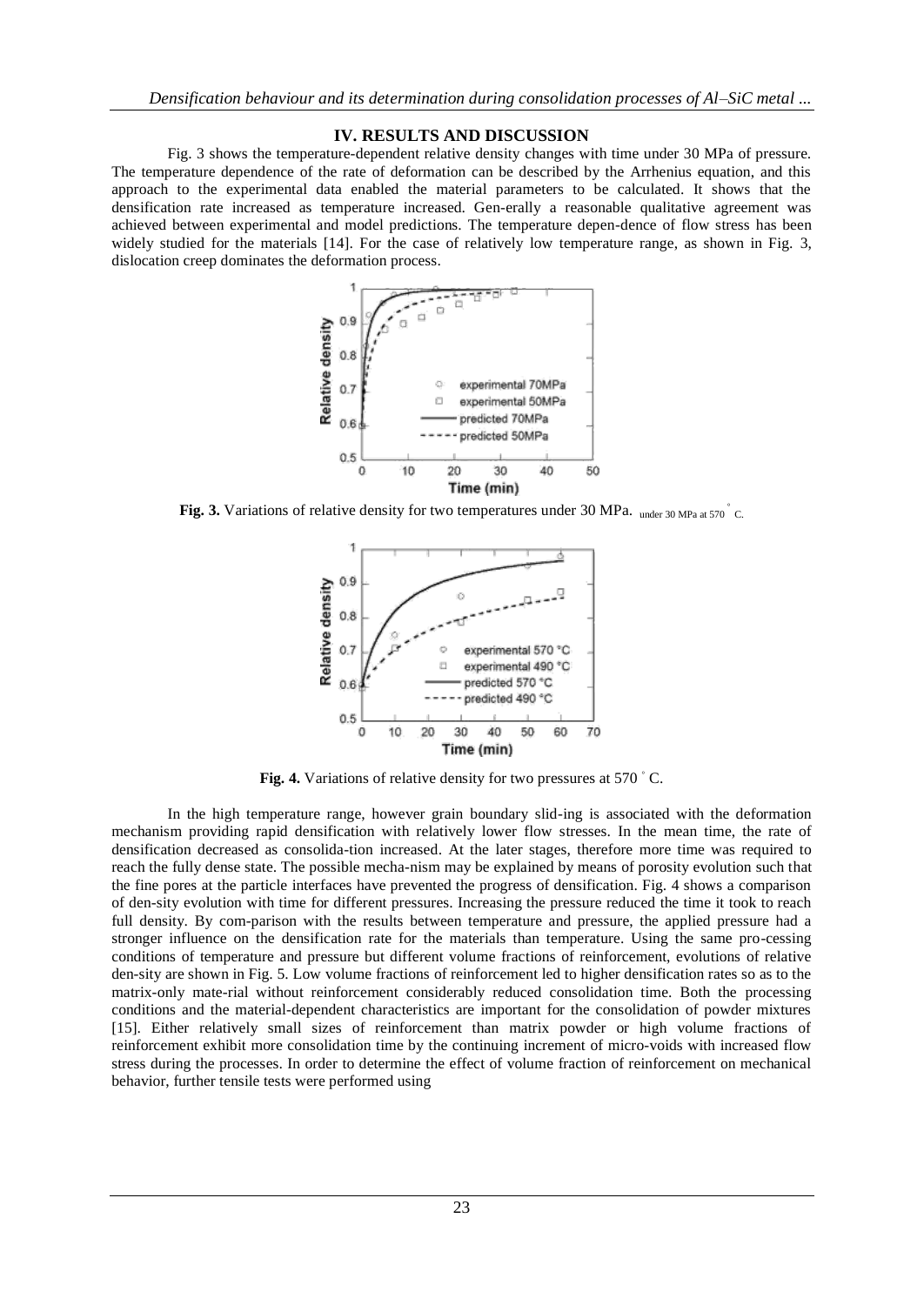

**Fig. 5.** Variations of relative density for three reinforcement volume fractions

| Table 4<br>Effect of SiC volume fraction on tensile properties of Al-SiC<br>composites consolidated at 570 °C under 30 MPa |      |                                 |                      |            |                                                |              |
|----------------------------------------------------------------------------------------------------------------------------|------|---------------------------------|----------------------|------------|------------------------------------------------|--------------|
| SiC<br>$vol.$ %                                                                                                            | (11) | Young's<br>mm) modulus<br>(GPa) | Yield strength (MPa) |            | U.T.S (MPa) Elongation $(\%)$ Relative density |              |
| 20<br>30                                                                                                                   |      | 79<br>99                        | 131<br>192           | 218<br>259 | 5.8<br>2.3                                     | 1.0<br>0.987 |

the composites developed. Test pieces with a gauge length of 20 mm were subjected to uniaxial constant velocity loading of 0.2 mm/min until failure. Experimentally measured tensile prop-erties are given in Table 4. As can be seen, 10% difference of SiC volume fraction results in approximately 30% change of tensile properties of Al-MMCs. Elastic modulus, yield strength, and ultimate tensile strength increased as increasing reinforcement. The increasing SiC volume fraction, however leads to decreas-ing elongation, and the reasons may be considered by either drop of ductility due to the hard reinforcement particle or the effect of micro-voids with subsequent coalescence during the deformation. Similar trend was observed in Ref. [4].

#### **V. CONCLUSIONS**

Experimentally measured densification behaviors under vari-ous processing conditions, together with powder characteristics, were compared to model predictions. Increasing the temperature or pressure led to increased densification rates. Applied pres-sure, however reduced densification times more than increasing the temperature did. In addition to the processing conditions, powder characteristics also influenced the evolution of relative density with subsequent mechanical properties of the developed composites. The materials with higher volume fractions of rein-forcement required more consolidation time to reach the fully dense state due to increased flow stress during deformation, and 10% difference of SiC volume fraction results in approximately 30% change of tensile properties. Thus, knowledge of both the processing conditions and the material characteristics are essen- tial in the determination of the level of consolidation. A method was presented to achieve this.

#### **REFERENCES**

- [1] A. Niklas, L. Froyen, L. Delaey, L. Buekenhout, Mater. Sci. Eng. A 135 (1991) 225–229.
- [2] G. O'Donnell, L. Looney, Mater. Sci. Eng. A 303 (2001) 292–301.
- [3] D.R. Heriling, G.J. Grant, W.H. Hunt, Adv. Mater. Process. 159/7 (2001) 37–40.
- [4] J.M. Torralba, C.E. da. Costa, F. Velasco, J. Mater. Process. Technol. 133 (2003) 203–206.
- [5] J.M. Duva, P.D. Crow, Acta. Metall. Mater. 40/1 (1992) 31–35.
- [6] W.B. Li, H.A. Haggblad, in: K.S. Shin, J.K. Yoon, S.J. Kim (Eds.), Pro-ceedings of the 2nd Pacific Rim International Conference on Advanced Materials and Processing, The Korean Institute of Metals and Materials, 1995, pp. 455–460.
- [7] T.W. Kim, F.P.E. Dunne, Proc. Inst. Mech. Eng. 211 (1997) 367–380.